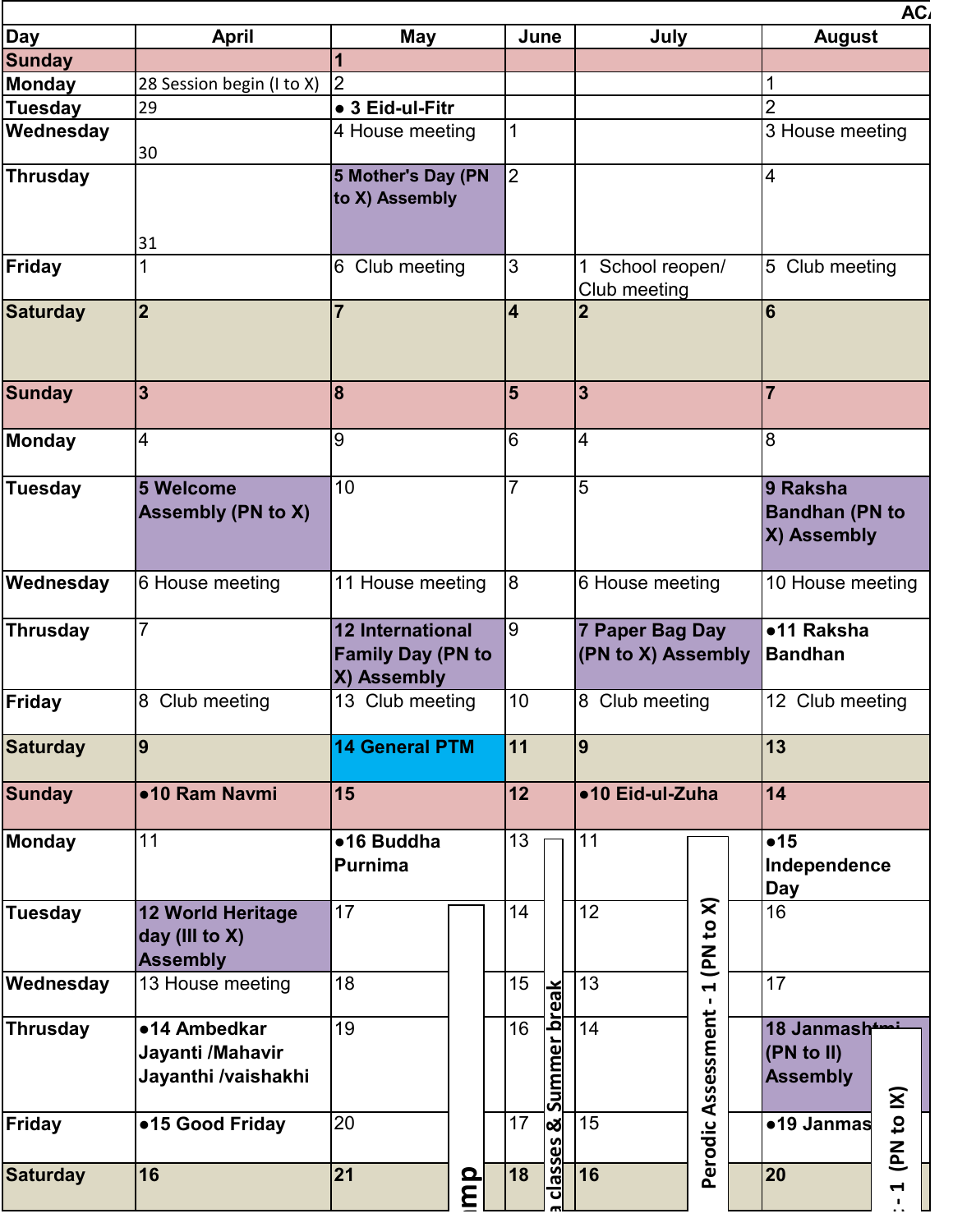| <b>Sunday</b>   | 17                                                 | 22              | ငွာ   |  | 19              | Extra           | 17                                                                |  |  | 21                                                     |                     |  |
|-----------------|----------------------------------------------------|-----------------|-------|--|-----------------|-----------------|-------------------------------------------------------------------|--|--|--------------------------------------------------------|---------------------|--|
| <b>Monday</b>   | 18                                                 | 23              |       |  | 20              |                 | 18                                                                |  |  | $\overline{22}$                                        |                     |  |
| <b>Tuesday</b>  | 19 Earth Day(PN to<br>X) Assesmbly                 | 24              | Summe |  | $\overline{21}$ | <u>er camp,</u> | $\overline{19}$                                                   |  |  | $\overline{23}$                                        |                     |  |
| Wednesday       | 20 House meeting                                   | 25              |       |  | $\overline{22}$ | <b>Summe</b>    | 20 House meeting                                                  |  |  | 24                                                     | Internal Assessment |  |
| <b>Thrusday</b> | 21 World Book Day<br>(III to X) Assembly           | 26              |       |  | 23              |                 | 21                                                                |  |  | <b>25 National</b><br><b>Sports Day</b><br>X) Assembly |                     |  |
| Friday          | 22 Club meeting                                    | 27              |       |  | 24              |                 | 22 Club meeting                                                   |  |  | 26 Club meeting                                        |                     |  |
| <b>Saturday</b> | 23                                                 | 28              |       |  | 25              |                 | <b>23 PA-1 PTM</b>                                                |  |  | 27                                                     |                     |  |
| <b>Sunday</b>   | 24                                                 | 29              |       |  | 26              |                 | 24                                                                |  |  | 28                                                     |                     |  |
| <b>Monday</b>   | 25                                                 | 30              |       |  | 27              |                 | 25                                                                |  |  | 29                                                     |                     |  |
| <b>Tuesday</b>  | $\overline{26}$                                    | $\overline{31}$ |       |  | $\overline{28}$ |                 | 26 World Nature<br><b>Conservation Day</b><br>(III to X) Assembly |  |  | $\overline{30}$                                        |                     |  |
| Wednesday       | 27 House meeting                                   |                 |       |  | 29              |                 | 27 House meeting                                                  |  |  | 31 House meeting                                       |                     |  |
| <b>Thrusday</b> | <b>28 Dignity of Labour</b><br>(III to X) Assembly |                 |       |  | 30              |                 | 28                                                                |  |  |                                                        |                     |  |
| <b>Friday</b>   | 29 Club meeting                                    |                 |       |  |                 |                 | 29 Investiture<br>ceremony                                        |  |  |                                                        |                     |  |
| <b>Saturday</b> | 30                                                 |                 |       |  |                 |                 | •30 Muharrum                                                      |  |  |                                                        |                     |  |
| <b>Sunday</b>   |                                                    |                 |       |  |                 |                 | 31 Haryali Teej                                                   |  |  |                                                        |                     |  |
| <b>Monday</b>   |                                                    |                 |       |  |                 |                 |                                                                   |  |  |                                                        |                     |  |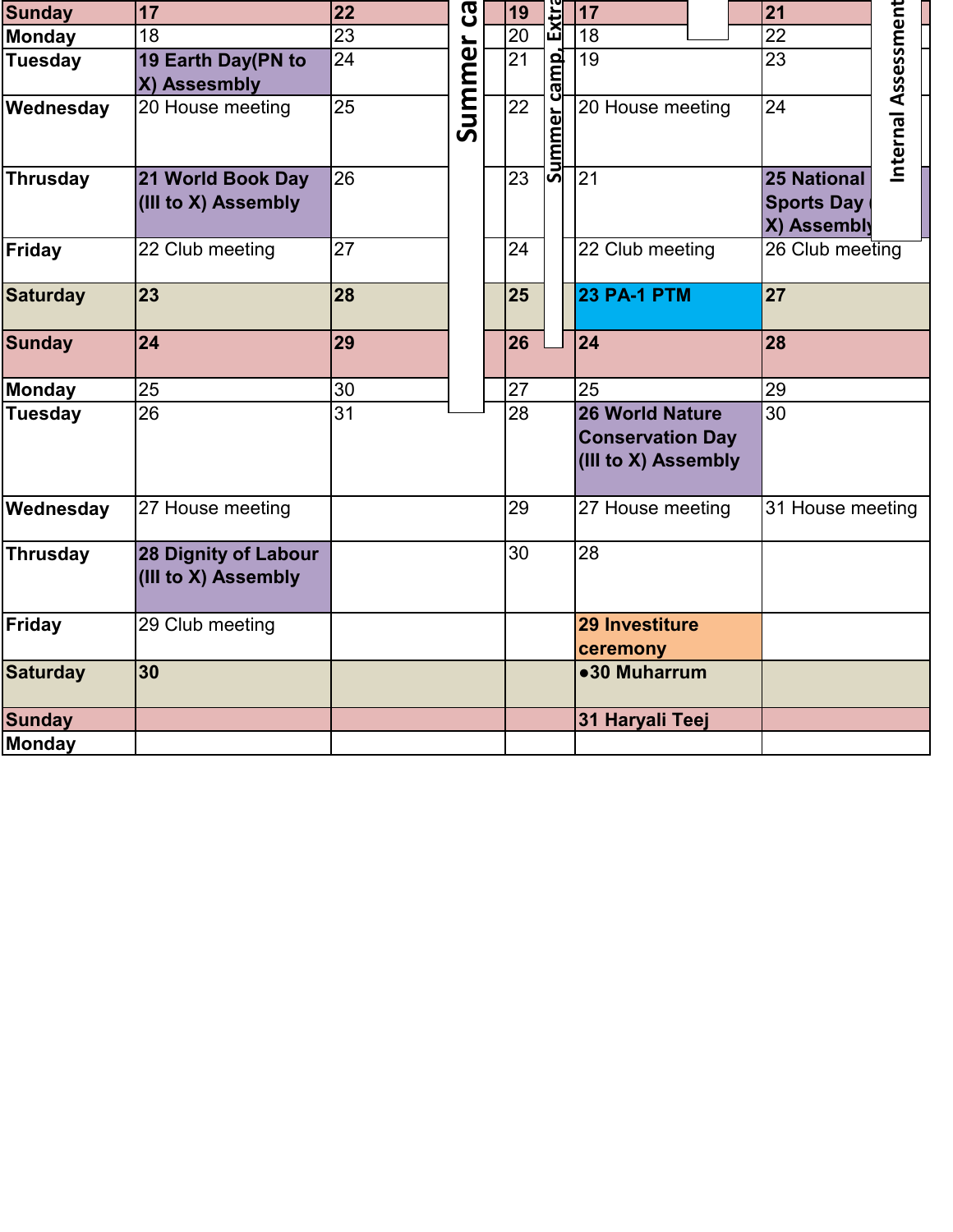|                      |   | <b>ADEMIC CALENDER 2022-23</b> |                |                                   |                               |           |                        |    |                              |                       |  |
|----------------------|---|--------------------------------|----------------|-----------------------------------|-------------------------------|-----------|------------------------|----|------------------------------|-----------------------|--|
| <b>September</b>     |   | <b>October</b>                 |                | <b>November</b>                   | <b>December</b>               |           | January                |    | <b>February</b>              |                       |  |
|                      |   |                                |                |                                   |                               |           | 1                      |    |                              |                       |  |
|                      |   |                                |                |                                   |                               |           | 2                      |    |                              |                       |  |
|                      |   |                                |                | ●1 Haryana Day                    |                               |           | 3                      |    |                              |                       |  |
|                      |   |                                |                | 2 House meeting                   |                               |           |                        | 4  |                              | 1 House               |  |
| 1 Teacher's Day      |   |                                |                | 3 Guru nank                       | <b>1 Pollution</b>            |           | <b>Break</b><br>5      |    | meeting<br>$\overline{2}$    |                       |  |
| (PN to II)           |   |                                |                | jayanti (PN to II)                | control day (PN               |           |                        |    |                              |                       |  |
| <b>Assembly</b>      |   |                                |                | <b>Assembly</b>                   | to X) Assembly                |           |                        |    |                              |                       |  |
|                      |   |                                |                |                                   |                               |           |                        |    |                              |                       |  |
| 2 Club meeting       |   |                                |                | 4 Club meeting                    | 2 Club meeting                |           | Winter<br>6            |    | 3 Club meeting               |                       |  |
|                      |   |                                |                |                                   |                               |           |                        |    |                              |                       |  |
| $3$ Int.             |   | 1                              |                | 5                                 | $\overline{3}$                |           | $\overline{7}$         |    | $\overline{\mathbf{4}}$      |                       |  |
| <b>Assess. PTM</b>   |   |                                |                |                                   |                               |           |                        |    |                              |                       |  |
|                      |   |                                |                |                                   |                               |           |                        |    |                              |                       |  |
| $\overline{4}$       |   | • 2 Gandhi                     |                | 16                                | $\overline{\mathbf{4}}$       |           | 8                      |    |                              |                       |  |
|                      |   | Jayanti                        | Dussehra Break |                                   |                               |           |                        |    |                              |                       |  |
| 5 Teacher's Day $3$  |   |                                |                | $\overline{7}$                    | 5                             |           | 9                      |    | 6                            |                       |  |
|                      |   |                                |                |                                   |                               |           |                        |    |                              |                       |  |
| 6 Grand              |   | $\overline{\mathcal{L}}$       |                | ●8 Guru Nanak                     | $6\overline{6}$               |           | 10                     |    | 7 Safer                      |                       |  |
| <b>Parents' Day</b>  |   |                                |                | <b>B'Day</b>                      |                               |           |                        |    | internet d                   |                       |  |
| $(PN \text{ to } X)$ |   |                                |                |                                   |                               |           |                        |    | (PN to X)<br><b>Assembly</b> |                       |  |
| <b>Assembly</b>      |   | ●5 Vijay DasL                  |                | 9 House meeting                   | 17                            |           | 11                     |    |                              | (PN to IX)            |  |
| 7House meeting       |   |                                |                |                                   |                               |           |                        |    | 8                            | $\mathbf{\mathsf{N}}$ |  |
| 8 Hindi Divas        |   | 6                              |                | 10                                | 8                             |           | 12 Lohri (PN           |    | l9                           |                       |  |
| (III to X)           |   |                                |                |                                   |                               |           | to X) Assembly         |    |                              |                       |  |
| <b>Assembly</b>      |   |                                |                |                                   |                               |           |                        |    |                              | essment               |  |
| 9 Club meeting       |   | 7 Club meeting                 |                | 11 Club meeting                   |                               |           | 9 Club meeting 13 Club |    | $10$                         |                       |  |
|                      |   |                                |                |                                   | 10                            |           | meeting<br>•14Makar    |    |                              |                       |  |
| 10                   |   | 8 Mid Term PTM                 |                | 12                                |                               |           | <b>Sankranti</b>       |    | 11                           |                       |  |
| 11                   |   | •9 Valmiki                     |                | 13                                | 11                            |           |                        | 15 |                              | Internal Ass          |  |
|                      |   | Jayanti                        |                |                                   |                               |           |                        |    | 12                           |                       |  |
| 12                   |   | 10                             |                | <b>14 Children's</b>              | 12 <sup>2</sup>               |           | 16                     |    | 13                           |                       |  |
|                      |   |                                |                | Day(PN to X)                      |                               |           |                        |    |                              |                       |  |
|                      |   |                                |                | assembly                          |                               |           |                        |    |                              |                       |  |
| 13                   |   | 11                             |                | 15                                | 13                            | (PN to X) | $\overline{17}$        |    | 14                           |                       |  |
|                      |   |                                |                |                                   |                               |           |                        |    |                              |                       |  |
|                      |   |                                |                |                                   |                               |           |                        |    |                              |                       |  |
| 14                   |   |                                |                | 12 House meeting 16 House meeting | 14<br>$\overline{\mathbf{N}}$ |           | 18 House               |    | 15 House                     |                       |  |
| 15                   |   | $\overline{13}$                |                | 17                                | 15                            |           | meeting<br>19          |    | meeting<br>16                |                       |  |
|                      |   |                                |                |                                   |                               |           |                        |    |                              |                       |  |
| (PN to X)            |   |                                |                |                                   |                               |           |                        |    |                              |                       |  |
|                      |   |                                |                |                                   |                               |           |                        |    |                              |                       |  |
| 16                   |   | •14 Karvacauth                 |                | 18 Club meeting                   | Perodic Assessment<br>16      |           | 20 Club                |    | 17 Int. Assess.              |                       |  |
| Exam                 |   |                                |                |                                   |                               |           | meeting                |    | <b>PTM</b>                   |                       |  |
| 17                   |   | 15                             |                | 19                                | 17                            |           | 21                     |    | •18 Maha                     |                       |  |
|                      | E |                                |                |                                   |                               |           |                        |    | Sivratri                     |                       |  |
|                      |   |                                |                |                                   |                               |           |                        |    |                              |                       |  |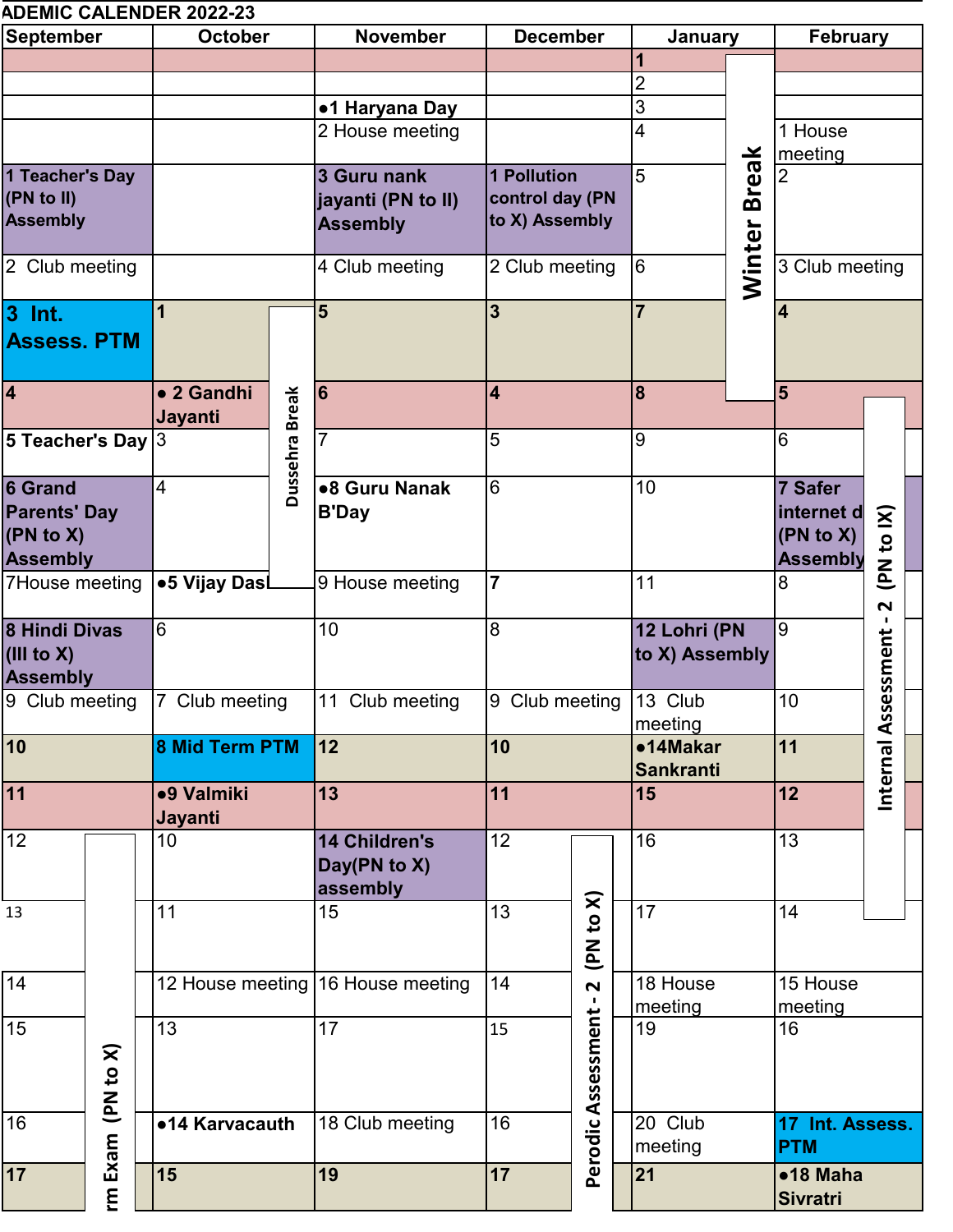| 18                               | 回          | 16               |                 | 20 | 18                                |                    | 22 | 19                                              |                 |
|----------------------------------|------------|------------------|-----------------|----|-----------------------------------|--------------------|----|-------------------------------------------------|-----------------|
| 19                               | <b>Mid</b> | 17               |                 |    | 21                                | 19                 |    | $\overline{23}$                                 | 20              |
| $\overline{20}$                  |            | 18               |                 |    | 22                                | 20                 |    |                                                 | $\overline{21}$ |
|                                  |            |                  |                 |    |                                   |                    |    | 24                                              |                 |
| $\overline{21}$                  |            |                  |                 |    | 19 House meeting 23 House meeting | 21 House           |    | 25 Republic                                     | 22 House        |
|                                  |            |                  |                 |    |                                   | meeting            |    | Day(PN to X)                                    | meeting         |
|                                  |            |                  |                 |    |                                   |                    |    | <b>Assembly</b>                                 |                 |
| 22                               |            | 20 Diwali (PN to |                 |    | 24                                | 22 Christmas       |    | ●26 Republic                                    | 23              |
|                                  |            | II) Assembly     |                 |    |                                   | day (PN to X)      |    | <b>Day</b>                                      |                 |
|                                  |            |                  |                 |    |                                   | <b>Assembly</b>    |    |                                                 |                 |
| $\overline{23}$                  |            | 21 Club meeting  |                 |    | 25 Club meeting                   |                    |    | 23 Club meeting 27 Club meeting 24 Club meeting |                 |
|                                  |            |                  |                 |    |                                   |                    |    |                                                 |                 |
| $\overline{24}$                  |            | 22               |                 |    | 26 Annual                         | <b>24 PA-2 PTM</b> |    | 28                                              | 25              |
|                                  |            |                  |                 |    | <b>Function</b>                   |                    |    |                                                 |                 |
| 25                               |            | 23               |                 |    | 27                                | •25Christmas       |    | 29                                              | 26              |
|                                  |            |                  |                 |    |                                   | <b>Day</b>         |    |                                                 |                 |
| 26                               |            | 24               |                 |    | 28                                | 26                 |    | 30                                              | 27              |
| $\overline{27}$                  |            | $\overline{25}$  | Diwali Break    |    | 29                                | $\overline{27}$    |    | $\overline{31}$                                 | $\overline{28}$ |
|                                  |            |                  |                 |    |                                   |                    |    |                                                 |                 |
|                                  |            |                  |                 |    |                                   |                    |    |                                                 |                 |
|                                  |            |                  |                 |    |                                   |                    |    |                                                 |                 |
| 28 House                         |            | $\overline{26}$  |                 |    | 30 House meeting                  | 28 House           |    |                                                 |                 |
| meeting                          |            |                  |                 |    |                                   | meeting            |    |                                                 |                 |
| 29                               |            | 27               |                 |    |                                   | 29                 |    |                                                 |                 |
|                                  |            |                  |                 |    |                                   |                    |    |                                                 |                 |
|                                  |            |                  |                 |    |                                   |                    |    |                                                 |                 |
| 30 Sports Day<br>28 Club meeting |            |                  | 30 Club meeting |    |                                   |                    |    |                                                 |                 |
|                                  |            |                  |                 |    |                                   |                    |    |                                                 |                 |
|                                  |            | 29               |                 |    |                                   | 31 Winter          |    |                                                 |                 |
|                                  |            |                  |                 |    |                                   | <b>Break Begin</b> |    |                                                 |                 |
|                                  |            | 30               |                 |    |                                   |                    |    |                                                 |                 |
|                                  |            | 31               |                 |    |                                   |                    |    |                                                 |                 |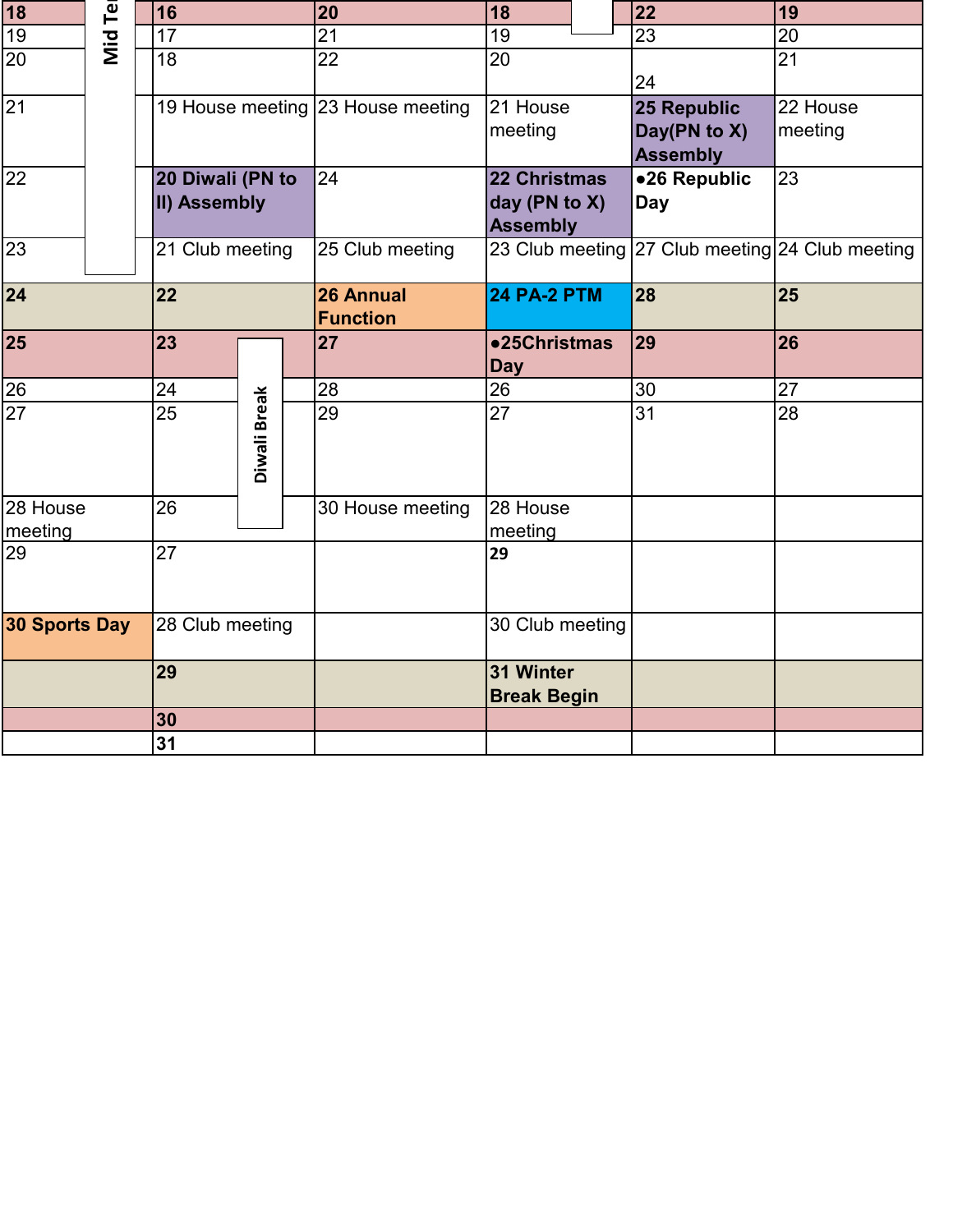| <b>March</b>                | <b>Day</b>      |
|-----------------------------|-----------------|
|                             | <b>Sunday</b>   |
|                             | <b>Monday</b>   |
|                             | <b>Tuesday</b>  |
| $\overline{1}$              | Wednesday       |
| $\overline{2}$              | <b>Thrusday</b> |
| 3                           | <b>Friday</b>   |
| $\overline{\mathbf{4}}$     | <b>Saturday</b> |
| 5                           | <b>Sunday</b>   |
| $\overline{6}$              | <b>Monday</b>   |
| $\overline{7}$              | <b>Tuesday</b>  |
| $\overline{\bullet}$ 8 Holi | Wednesday       |
| 9                           | <b>Thrusday</b> |
| 10                          | Friday          |
| 11                          | <b>Saturday</b> |
| 12                          | <b>Sunday</b>   |
| 13                          | <b>Monday</b>   |
| 14                          | <b>Tuesday</b>  |
| $\overline{15}$             | Wednesday       |
| 16                          | <b>Thrusday</b> |
| $\overline{17}$             | <b>Friday</b>   |
| 18                          | <b>Saturday</b> |